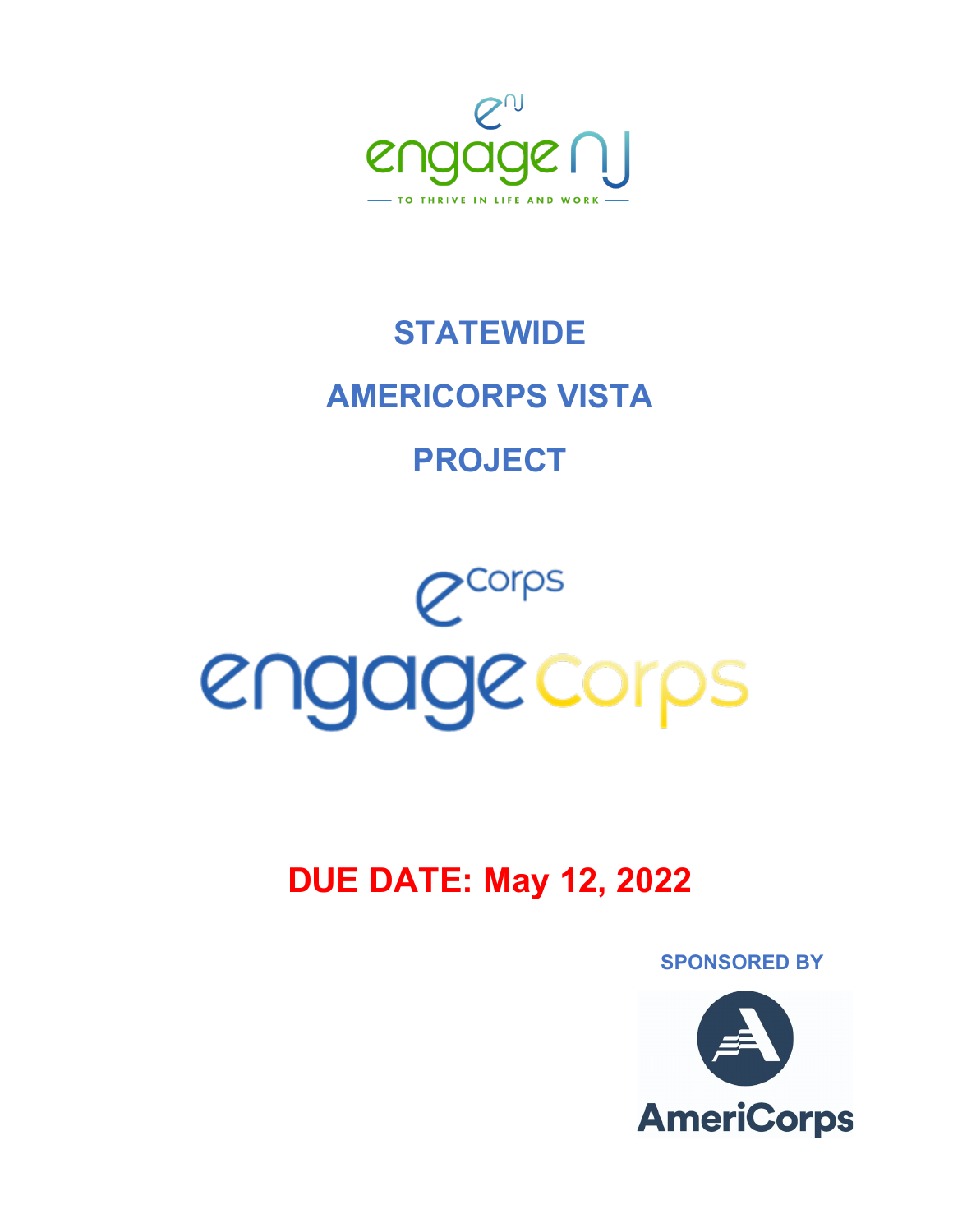# engagecorps - AN ENGAGE NJ AMERICORPS VISTA PROJECT -

# **Table of contents**

<span id="page-1-0"></span>

| <b>Table of contents</b>                                                                                                                                                                                                                                 | $\overline{2}$   |
|----------------------------------------------------------------------------------------------------------------------------------------------------------------------------------------------------------------------------------------------------------|------------------|
| <b>About Engage NJ</b>                                                                                                                                                                                                                                   | 3                |
| <b>About ENGAGECorps VISTA Project</b>                                                                                                                                                                                                                   | 3                |
| A.Changebuilders: Developing Students' 21st Century Skills for Life and Work                                                                                                                                                                             | 4                |
| One-Year Model                                                                                                                                                                                                                                           | 4                |
| <b>Multi-Year Cohort Model</b>                                                                                                                                                                                                                           | 4                |
| Key Elements of the Changebuilders Program                                                                                                                                                                                                               | 4                |
| Place the Highest Value on Diversity, Equity, and Inclusion                                                                                                                                                                                              | 4                |
| <b>Project Goal Accomplishment</b>                                                                                                                                                                                                                       | 4                |
| Tying Experiences to a Career Pathway<br>Recognition<br>Recognition Pins for Projects and Hours Completed Annually<br>B. Community Centers: Supporting Students' Health and Food Security by Joining the Network of<br><b>Community Resource Centers</b> | 5<br>5<br>5<br>6 |
| <b>Overview of Community Centers</b>                                                                                                                                                                                                                     | 6                |
| Key Elements of the Community Centers Program                                                                                                                                                                                                            | 6                |
| Welcoming                                                                                                                                                                                                                                                | 6                |
| Comprehensive                                                                                                                                                                                                                                            | 6                |
| Cost-Effective                                                                                                                                                                                                                                           | 6                |
| <b>Network Development</b>                                                                                                                                                                                                                               | $\overline{7}$   |
| C. Tutoring and Mentoring: Increasing High School Completion and College Access                                                                                                                                                                          | $\overline{7}$   |
| Key Elements of the Tutoring and Mentoring Program                                                                                                                                                                                                       | $\overline{7}$   |
| D. Supporting new High School Climate Change Education Standards                                                                                                                                                                                         | $\overline{7}$   |
| Key Elements of This Climate Change Education Cohort                                                                                                                                                                                                     | 8                |
| 20 ENGAGECorps Current Partners (and Number of VISTAs Nominated)                                                                                                                                                                                         | 8                |
| Timeline: Application, Onboarding, Reporting, & '23 Recruiting                                                                                                                                                                                           | 9                |
| <b>VISTA Supervision and Program Compliance</b>                                                                                                                                                                                                          | 9                |
| Sustainability                                                                                                                                                                                                                                           | 9                |
| Supervision                                                                                                                                                                                                                                              | 10               |
| <b>VISTA Enrichment</b>                                                                                                                                                                                                                                  | 10               |
| Data Collection                                                                                                                                                                                                                                          | 10               |
| <b>Our Partnership Policies</b>                                                                                                                                                                                                                          | 11               |
| <b>Application Instructions</b>                                                                                                                                                                                                                          | 12               |
| PART A: Complete the Applicant Form (one Form Per VISTA)                                                                                                                                                                                                 | 12               |
| PART B: Complete Description of Project and VISTA Position(s) Descriptions                                                                                                                                                                               | 12               |
| Resources for VISTA support                                                                                                                                                                                                                              | 11               |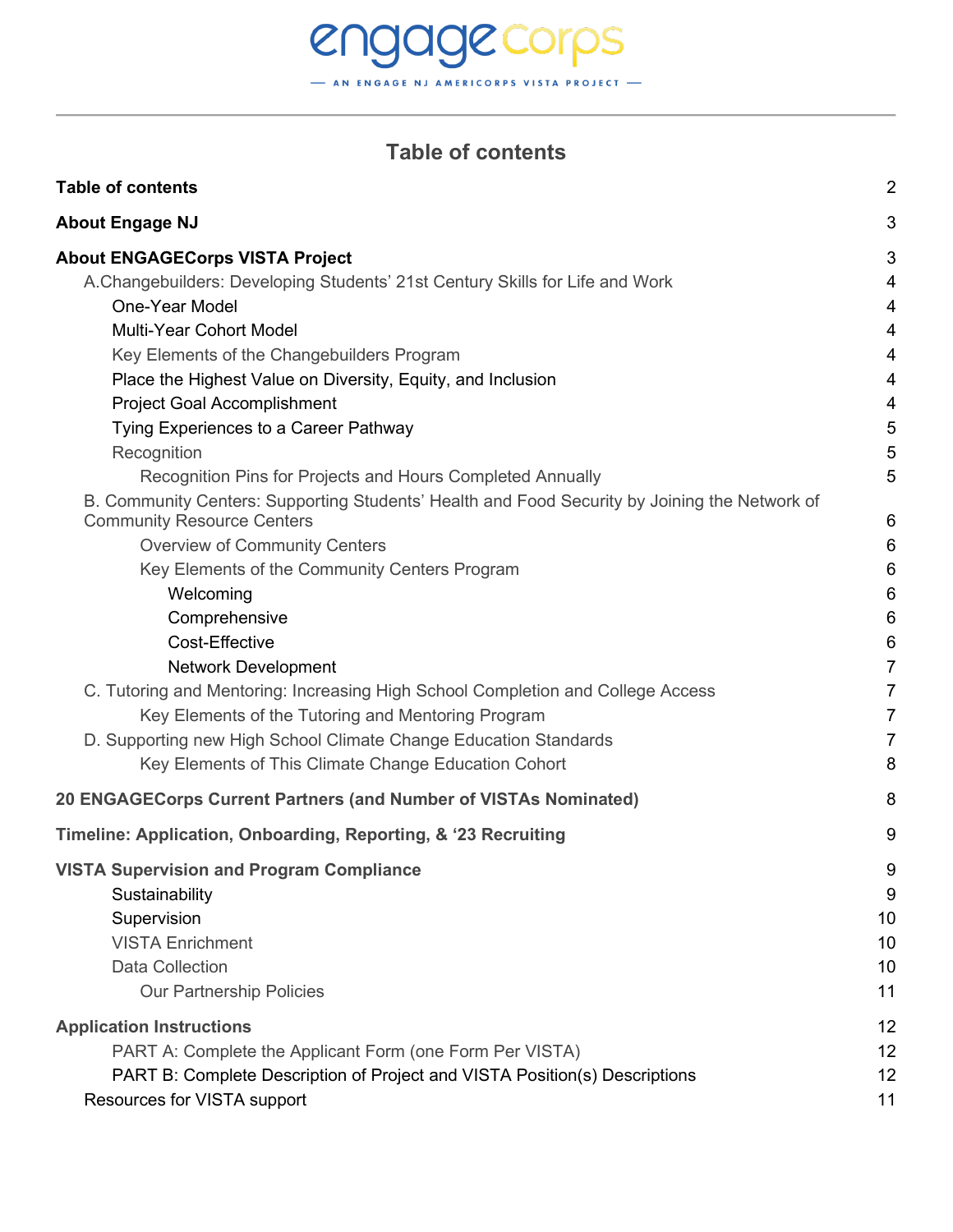# **About Engage NJ**

**DIE CORPS** 

<span id="page-2-0"></span>Engage NJ is the only higher education presidents' coalition focused on civic engagement across all higher ed sectors. We equip and empower campuses to foster competencies that advance democracy and enable students to thrive in 21st century life and work. We have a 10-year history of successfully managing multimillion dollar AmeriCorps grants and, in early 2022, were awarded one of the largest AmeriCorps VISTA grants in New Jersey, focused on getting students to college, then through college, ready to thrive in their lives.

### **About ENGAGECorps VISTA Project**

<span id="page-2-1"></span>At the federal level, AmeriCorps VISTA is the national service program under the Federal Agency, the **Corporation for National Community Service (CNCS),** that works to eliminate poverty. Since 1965, over 220,000 VISTAs have joined the fight against poverty by helping local organizations expand their capacity to make change.

Each VISTA makes a year-long, full-time commitment to serve on their specific project during their term of service. In return for their service, ENGAGECorps VISTAs receive [a modest bi-weekly living allowance](https://drive.google.com/file/d/1mQwRIdc4FrH2VkP69HKrM88ToHaSmced/view?usp=sharing) fixed at the poverty level in the county which they serve and receive health benefits during their service. VISTAs can choose between a Segal Education Award (valued at \$6,495) to pay for a range of education expenses or a \$1,800 cash stipend once they have successfully completed their service year. In addition, VISTA is the only AmeriCorps program that allows members to earn federal non-competitive eligibility, giving members an edge in the federal hiring process. VISTAs must be 18 years or older (no upper age limit), and hold one of the following citizenship or legal residency statuses: US citizen, US National, Lawful Permanent Resident (i.e. Green Card status), and persons legally residing within a state. Examples of persons legally residing within a state may include those holding the following classifications: refugee, asylee, temporary protected status throughout VISTA service, and holding Deferred Action for Childhood Arrivals (DACA) status. Visit [here t](https://americorps.gov/serve/fit-finder/americorps-vista)o learn more about the Federal VISTA program.

With the ENGAGECorps project here in New Jersey, VISTAs serve in an office setting and gain experience and leadership skills through capacity building activities such as fundraising, grant writing, research, marketing, program development and volunteer recruitment. As a function of the grant with CNCS, these capacity building activities are laid out in a detailed **Vista Activity Description (VAD)** that is equivalent to a position description developed by our partner sites in close collaboration with our team at Engage NJ. It is a step-by-step depiction of the activities the VISTA will need to perform within the partner site's project to successfully complete their service year. This opportunity prepares ENGAGECorps VISTAs with the skills and experiences to advance along their career journeys, while also developing an invaluable professional network of allies.

As a key component of our new 5-year plan, ENGAGECorps VISTAs in New Jersey will focus on:

**A. Changebuilders**: Developing college students' 21st century skills for life and work

**B. Community Centers**: Supporting Students' Health and Food Security by Joining the Network of Community Resource Centers

**C. Tutoring & Mentoring**: Increasing high school completion and college access

**D. Climate Change:** Educating high school students about the human impacts on climate change in our most marginalized communities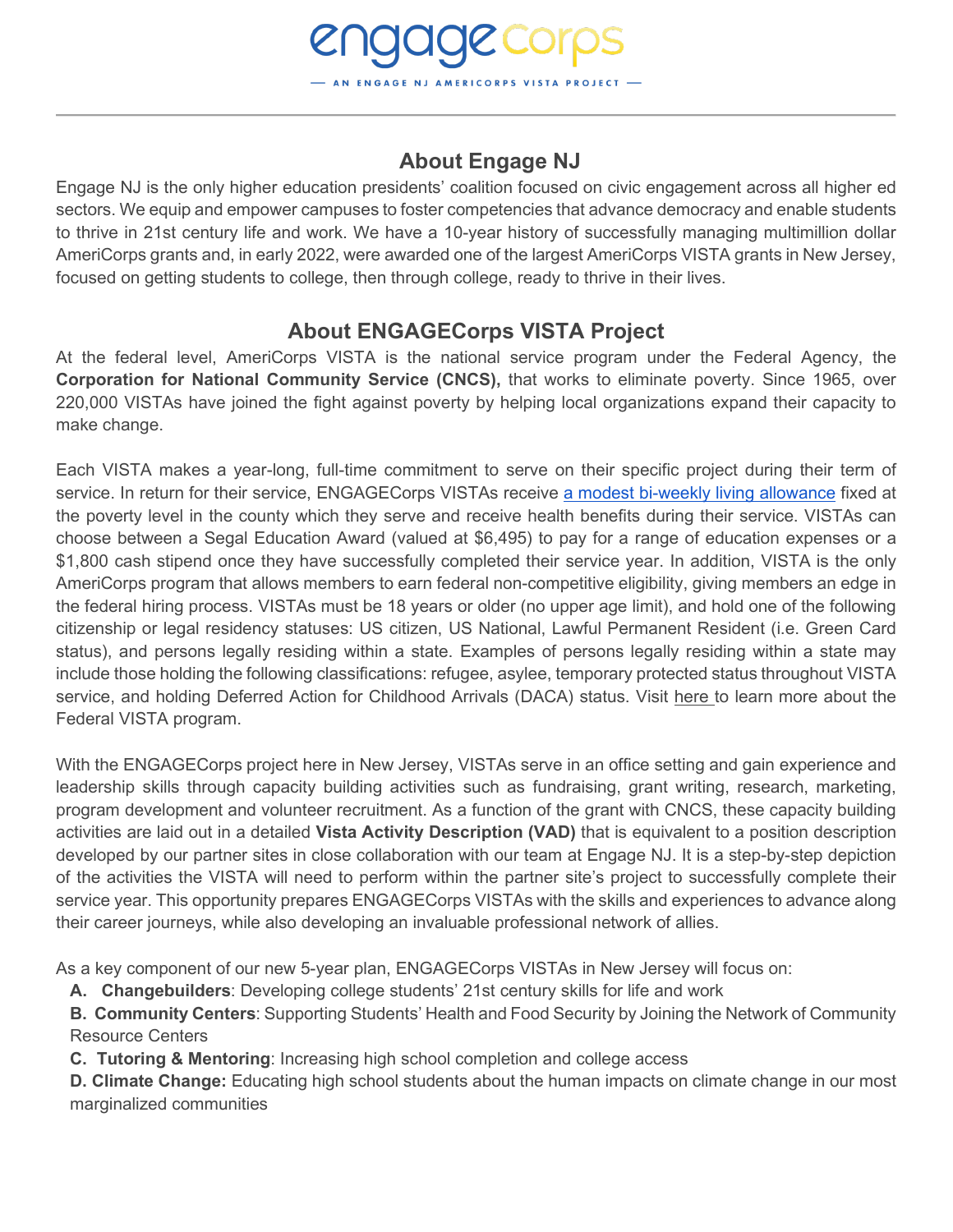#### <span id="page-3-0"></span>**A.Changebuilders: Developing Students' 21st Century Skills for Life and Work**

Continuing in Fall of 2022, Engage NJ and our partners are striving to dramatically increase opportunities for college-going students of all backgrounds to demonstrate excellence while engaging with issue-driven projects in communities, thereby enabling them to make a measurable difference in their local communities as *Changebuilders*. This will see a surge in the number of young socially responsible graduates with the skills required to be successful – both in achieving their own work-life goals and in their efforts to be a part of change for the better

**IGAGE COrpS** 

Partner campuses aim for **50 students minimum** recruited and to intentionally recruit students that mirror the diversity of communities in which projects will take place, and to design partnerships and sequences of experiences that are guided by the following principles at minimum.

#### *The AY'23 network of 8 Changebuilder campuses includes William Paterson, NJCU, Stockton, Rutgers-University Newark, Rowan, Kean, and Hudson County.*

#### <span id="page-3-1"></span>**One-Year Model**

In this model, students are required to commit to the community engagement experience for a period of one year minimum. Campuses must ensure completion of an average of **40 hours** community engagement per student for a minimum of one academic year. The cohort's experience will include working together and learning from one another's experiences. Of those 40 hours annually, approximately 1/5 will be devoted to cohort-based reflection.

#### <span id="page-3-2"></span>**Multi-Year Cohort Model**

This cohort-based model is also an option for participating campuses. The differences between the one-year model and the multi-year cohort model is that these students must commit to **100 hours** of community engagement per year for the entire duration of their undergraduate education. The cohort's experience will include working together and *l*earning from one another's experiences*.* Of those 100 hours annually, approximately 1/5 will be devoted to cohort-based reflection.

#### <span id="page-3-3"></span>**Key Elements of the Changebuilders Program**

#### - **Place the Highest Value on Diversity, Equity, and Inclusion**

<span id="page-3-4"></span>Connecting civic engagement to education leads to greater commitment to completing your education, to committing to local communities, to enhancing academic attainment, and to being a better co-worker. The more variation in race, culture and lived experiences among our civically engaged college graduates, the better for everyone. This is because success in the 21st century comes from being adaptable to different experiences, from understanding differing perspectives, and from being innovative..

#### **Project Goal Accomplishment**

<span id="page-3-5"></span>A focus on achieving project goals, both individually and in teams, is essential in developing students' abilities to deliver during their undergraduate education and in the workplace. By committing to an end point or product within a relatively small timeframe such as a semester, each contributor to the partnership can track to success, including faculty, community partners, mentors, and students themselves. This is especially important for students learning in real life contexts because their growth as *changebuilders* will necessarily be informed by significant struggles, recalibrations, changing contexts, and even by significant failures along the way. Once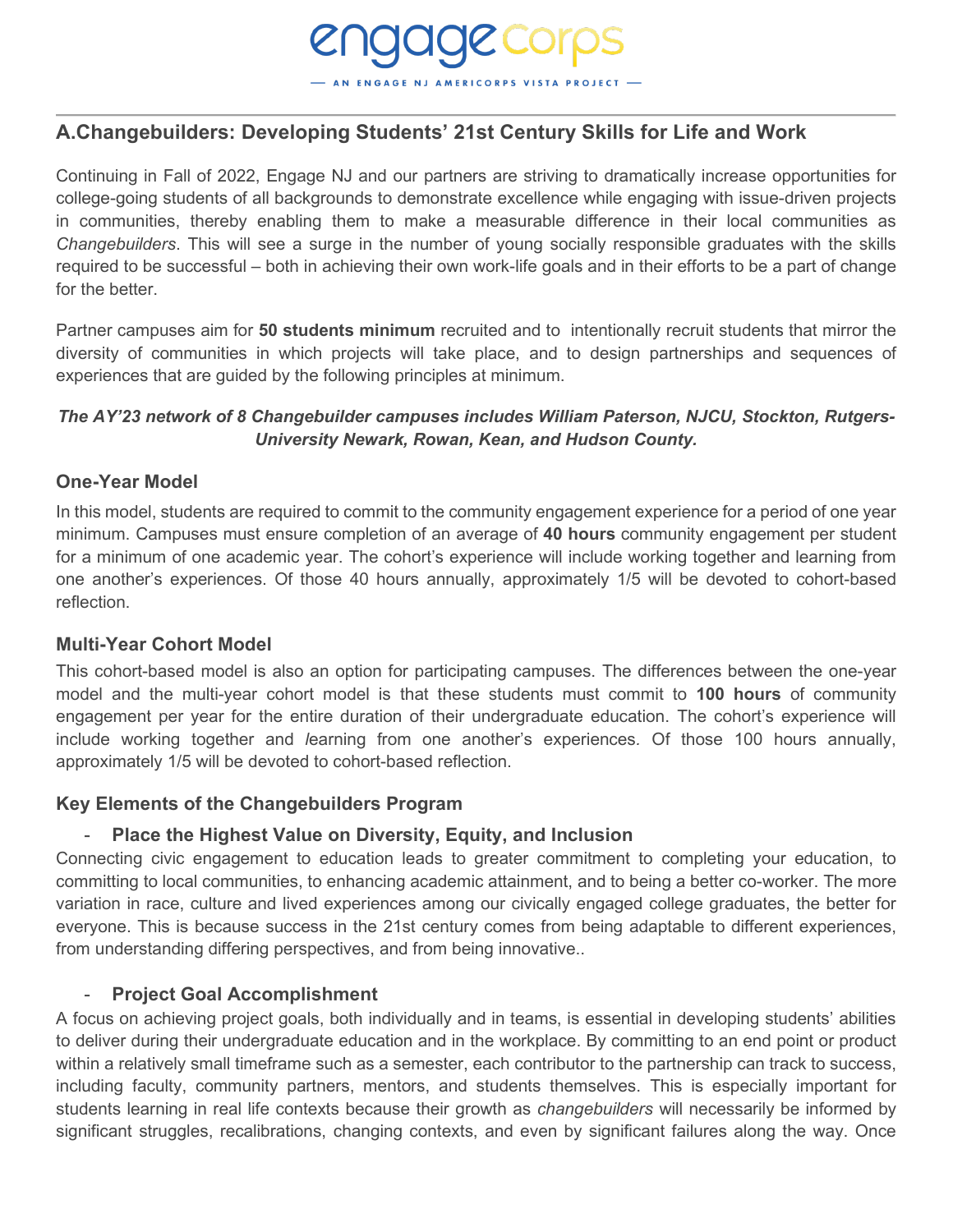students plan a practice or behavior – and then witness the associated results – they can more quickly gain critical self-awareness and competence.

**OIOC COIPS** 

#### - **Tying Experiences to a Career Pathway**

<span id="page-4-0"></span>Engage NJ trains the VISTAs to work with student changebuilders to understand the skills they are developing through their volunteer efforts and how these skills apply directly to the 21<sup>st</sup> century workplace. We also bring in professionals to mentor students through our annual THRIVE conference and opportunity fair.

The very skills that students develop through community engagement are the same skills that enable employees to thrive in the workplace; and are the same workplace habits that boost employee morale. This investment of time is *not* just about staying in school - it's not just about giving back to communities and serving others - it's about getting ahead in the job search and standing out to employers by being engaged - it's about increasing employee morale and building a thriving workplace. However, college students and professionals need to work together in order to help uncover and then translate these experiences into marketable workplace skills. Many of the student *changebuilders* need the guidance of local professionals in the form of mentoring and networking in order to fully capitalize on their investment in changing society for the better.

#### <span id="page-4-1"></span>- **Recognition**

#### **Recognition Pins for Projects and Hours Completed Annually**

<span id="page-4-2"></span>

| One-Year<br><i>Individual</i><br>Model | Require<br>40<br>$hrs.+1$<br>project<br>minimum | 80 hrs $/ +$<br>2 projects<br>(optional) | 120 hrs /<br>$+3$<br>projects<br>(optional) | 160 hrs $/ +$<br>4 projects<br>(optional) |                                  |                                    |
|----------------------------------------|-------------------------------------------------|------------------------------------------|---------------------------------------------|-------------------------------------------|----------------------------------|------------------------------------|
| Recognition<br>Pins & Certs            | <b>Red</b>                                      | Orange                                   | Yellow                                      | Green                                     | <b>Blue</b>                      | Indigo                             |
| Multi-Year<br><b>Cohort Model</b>      | Required 100 hrs / +2<br>projects minimum       |                                          | 200 hrs $/ +4$ projects<br>min.             |                                           | 300 hrs /<br>+6 projects<br>min. | 400 hrs $/ +8$<br>projects<br>min. |

*Pins & Certs:* Engage NJ will co-sponsor the annual process of recognizing student changebuilders with pins and certificates for the projects completed and hours dedicated to a local community. As can be seen above, these are color-coded and reflect the number of projects and community engagement hours accomplished. Campuses usually incorporate these into existing events to recognize student civic leaders, and adapt the criteria based on your own student cohort.

*Changebuilders Scholars Award***:** Each *changebuilder* campus will nominate up to three student finalists annually from which a single winner from each campus will be selected by Engage NJ. The winner will receive a \$1,000 grant to complete a community engagement project or to use toward future studies.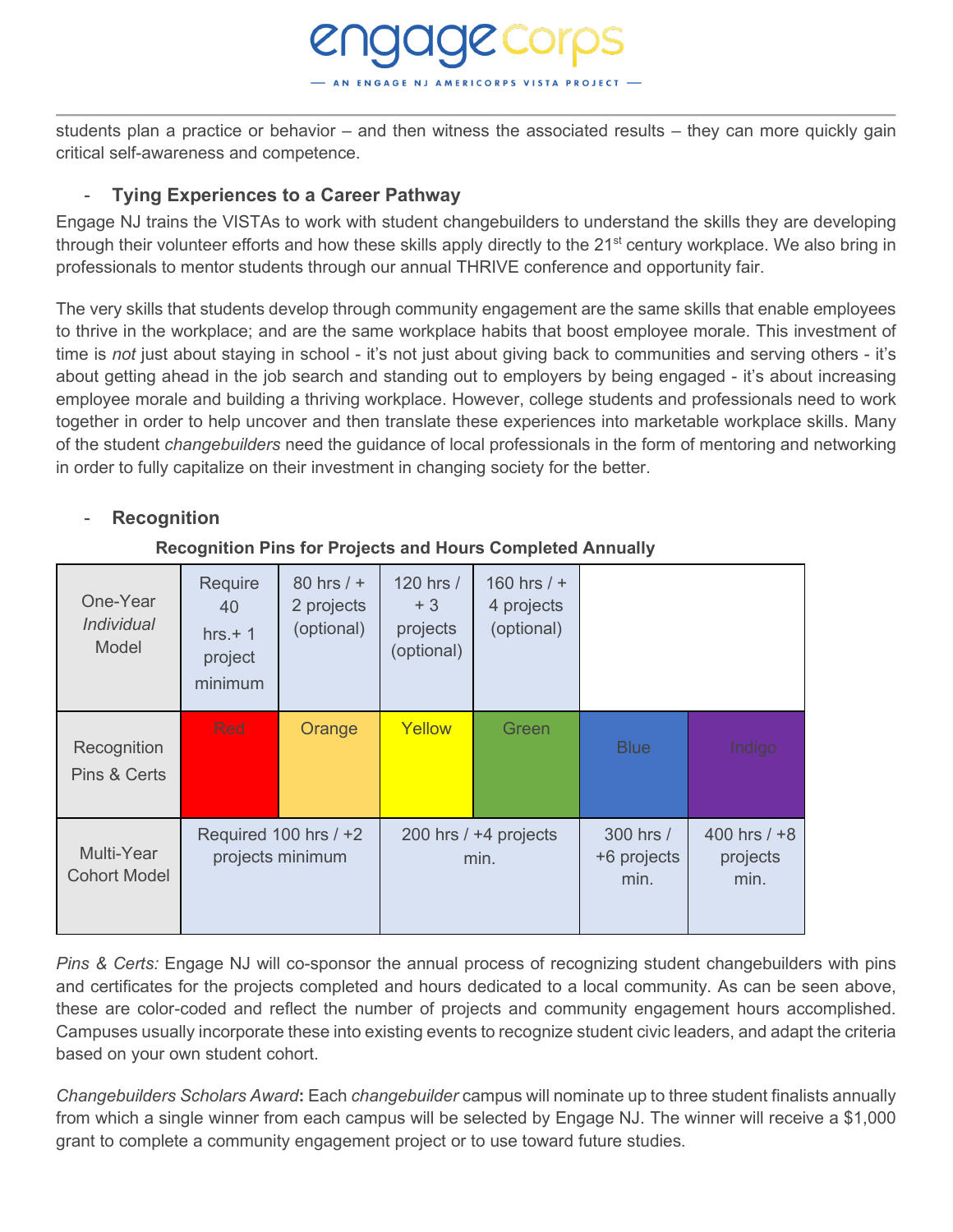# <span id="page-5-0"></span>**B. Community Centers: Supporting Students' Health and Food Security by Joining the Network of Community Resource Centers**

**IGAGE COrpS** 

#### <span id="page-5-1"></span>**Overview of Community Centers**

Since 2018 here in New Jersey, we have piloted and then witnessed a growing number of community resource centers designed to link students with resources that empower and enhance self-determined success. Centers such as these include, but go beyond, building a food pantry. Each center caters to its own distinct campus community but, overall, they strive to increase awareness of, and provide equal access to, resources such as those that address food and housing insecurity, nutrition and hygiene, access to professional clothing, mental health counseling, financial literacy tools, opportunities to volunteer on community projects with peers, and more. By working within the Engage NJ network of community resource centers and with the capacity-building support of a full-time VISTA, partners can expect to build the scale of your community center over several years and with important features.

#### *The AY'23 network of 5 Community Center campuses includes William Paterson, NJCU, Rutgers-University Newark, Rowan, and Hudson County.*

#### <span id="page-5-2"></span>**Key Elements of the Community Centers Program**

It is important to develop your distinctive version of a community center where myriad supports and resources are availed of in a stigma-free and welcoming environment for all.

#### - **Welcoming**

<span id="page-5-3"></span>A welcoming community feel is crucial to all community center spaces. This means a conscious removal of stigmatizing and labeling in the center's design, marketing, and programs. Indeed, as opposed to students only accessing the center for things they need, we encourage a design and expectation that students in the Community Center are needed and active on campus and in neighboring communities in other volunteer and community engagement activities.

#### - **Comprehensive**

<span id="page-5-4"></span>Center staff should work to establish a comprehensive approach to student resource provision. These areas of comprehensive resource availability may include the following examples:

- Food and housing security **· Constant in the Solution & hygiene**
- Community engagement **Example 2** Financial literacy tools
	-
- <span id="page-5-5"></span>• Counseling and mental health **· Access to professional clothing**

#### - **Cost-Effective**

There are numerous strategies for compiling resources without needing to raise significant funds. By building bridges to offices across campus and to services brought in from neighboring businesses and services, the community center can provide robust programming and resources at a fraction of those required for centers outside of higher education. Partners in this network can learn about different ways of engaging students and faculty in community resource center spaces through various volunteer, community engaged learning, or research projects. For example, students in a social work master's program can run informal group counseling for students, perhaps as a pizza lunch event, and gain valuable practicum hours in the process. This was rolled out at minimal cost (for pizzas only) over the past few years at partner campus, [NJCU,](https://www.njcu.edu/student-life/campus-services-resources/community-center) with great success.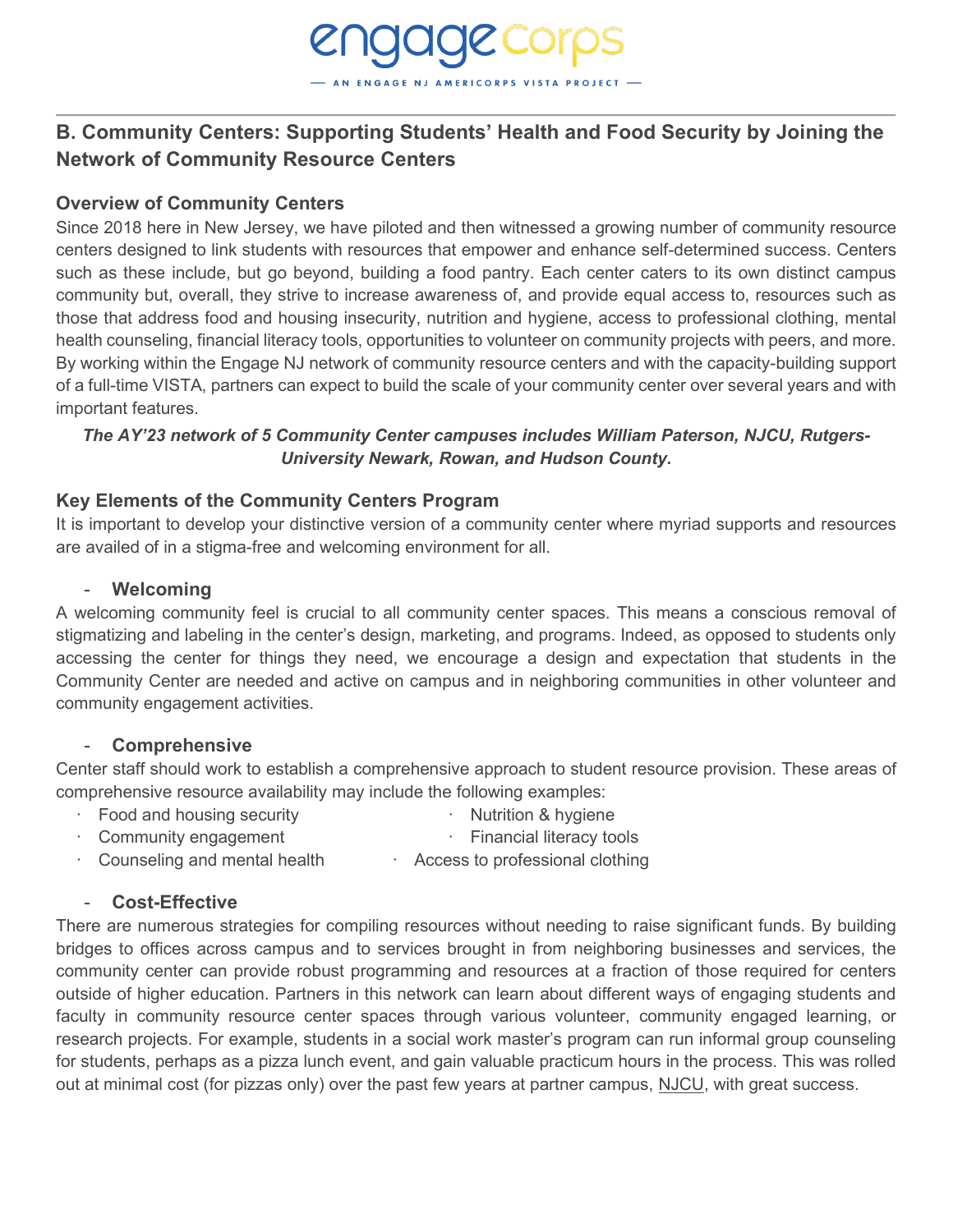#### **Network Development**

<span id="page-6-0"></span>VISTAs can work across the network to share replicable ideas and successes such as using community engaged learning (service learning) to tackle specific community center projects. NJCU, for example, utilized two faculty working together on a CEL project to design and develop a [KIOSK f](https://www.njcu.edu/student-life/campus-services-resources/community-center/njcu-kiosk)or students.

**OICCOrps** 

VISTAs can act on opportunities and challenges raised by the network at regular events, such as creating weekend backpacks of food to bring home to family members. VISTAs in this cohort will gain from collaboration, sharing best practices, and proactive methods of avoiding action that inadvertently stigmatize students and community members.

#### <span id="page-6-1"></span>**C. Tutoring and Mentoring: Increasing High School Completion and College Access**

ENGAGECorps VISTAs can help to expand or deepen the impact of tutoring and mentoring programs designed to increase high school completion and college access.

#### *The AY'23 network of 4 Tutoring & Mentoring campuses includes Mentor Newark, Stockton, Rutgers University Newark, and Hudson County.*

#### <span id="page-6-2"></span>**Key Elements of the Tutoring and Mentoring Program**

VISTAs in this cohort will support current campus efforts to build those bridges of success from neighboring high schools to your campus. Many high schools that serve systematically excluded students are struggling to get as many of their students as in previous years to graduate and go to college, based on feedback and on enrollment figures especially at minority-serving institutions. Covid, layered on top of pre-existing barriers to successful engagement and completion, are taking their toll on the numbers attending college.

#### - **Increase Persistence, Graduation, and College Access**

The goal of this VISTA cohort is to build the capacity of your tutoring and mentoring programs in neighboring high schools that, ultimately, will contribute to the size of graduating cohorts and number of high school graduates who are ready for and believe in the value of a college education. VISTAs can, for example:

- Work on designing elements of your program such as curriculum and events
- Work heavily on volunteer recruitment and management
- Help with fundraising campaigns and drives as needed for such things as transportation, materials, and events
- Get together regularly for professional development and to learn from one another.

Ultimately, the aim for VISTAs is to increase the capacity of your mentoring and tutoring

<span id="page-6-3"></span>to work with as many high school students as possible to persist, graduate, and go to college.

#### **D. Supporting new High School Climate Change Education Standards**

New Jersey is the first state to adopt climate change education standards across the K12 curriculum. This is brand new, and society's youth have not yet had the experiences to think about and critique how climate change is narrowing their life choices. Coupled with the challenging choices many students are facing as Covid pushes many highschoolers out of school and into poorly paid work, we must act with urgency to provide knowledge, experience, and hope to the next generation of public servants, executives and influencers, many of whom will take their new high school degree and look for postsecondary pathways to becoming an informed citizen and to considering various "green" careers.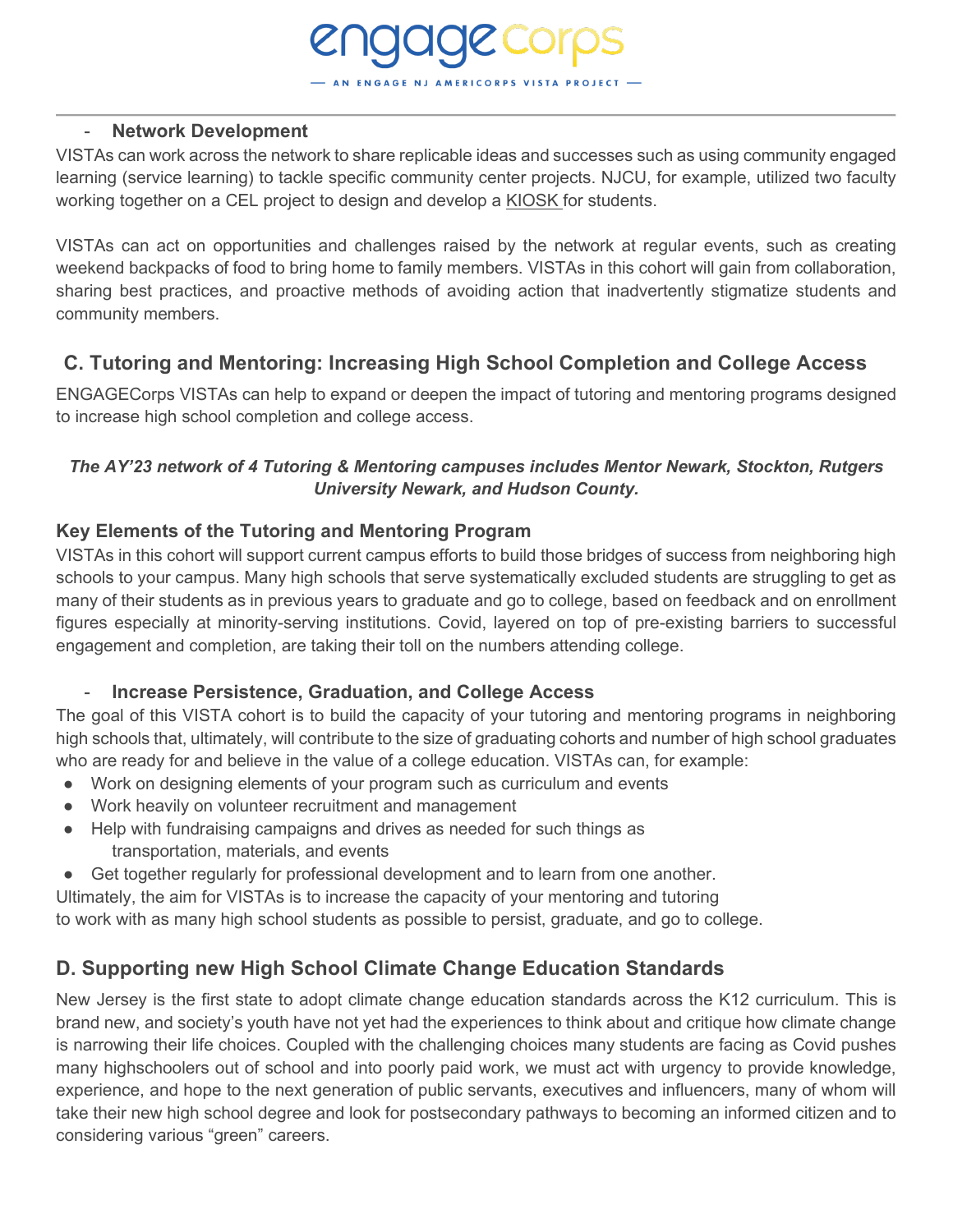

#### *The AY'23 network of 3 Climate Change Education campuses includes Kean, Rutgers University Newark, and Mentor Newark*

#### <span id="page-7-0"></span>**Key Elements of This Climate Change Education Cohort**

#### - **Expanding the Capacity of Existing Higher Ed-High School Partnerships**

ENGAGECorps members' work with faculty, staff, and students, to enhance partnerships with local high schools aimed at helping teachers and high school students learn about standards-focused curriculum on climate change.

For college students, these partnerships will provide meaningful civic and climate experiences in the process. This will be done in several ways:

- Working within existing campus-high school partnerships, such as through sustainability and education majors, to bring college students into high school classrooms and field-trips to deliver project-based supports to teachers in adopting the new standards
- Provide, as needed, best practices to faculty to adapt their courses into CEL so as to connect their course objectives to high school classes, bringing their students into high school classrooms for mutually beneficial experiences
	- **Provide Training, Licenses and Curriculum to VISTAs and Teachers on Climate Education**

PLEASE NOTE: The following resource for this cohort with SElinc is contingent on being awarded additional funding due to added costs incurred.

Engage NJ is building a partnership with nationally recognized leader, SEIinc., to train ENGAGECorps members to support high school teachers with proven methods and with standards-aligned sustainability curricula to meet the new standards – how to access project-based curricula, and how to bring them into different high school grades and subjects. With the additional funding, both SEI and ENGAGECorps members will provide ongoing hands-on time and support to teachers.

#### <span id="page-7-1"></span>**20 ENGAGECorps Current Partners (and Number of VISTAs Nominated)**

| Engage NJ - Program               | Rowan University (2)           | <b>Rutgers University Newark (4)</b> |
|-----------------------------------|--------------------------------|--------------------------------------|
| <b>Administration &amp; Grant</b> |                                |                                      |
| Management (2 - VISTA             | Kean University (2)            | Stockton University (2)              |
| Leaders)                          |                                |                                      |
|                                   | Mentor Newark (2)              | William Paterson University (1)      |
| <b>Hudson County Community</b>    |                                |                                      |
| College (3)                       | New Jersey City University (2) |                                      |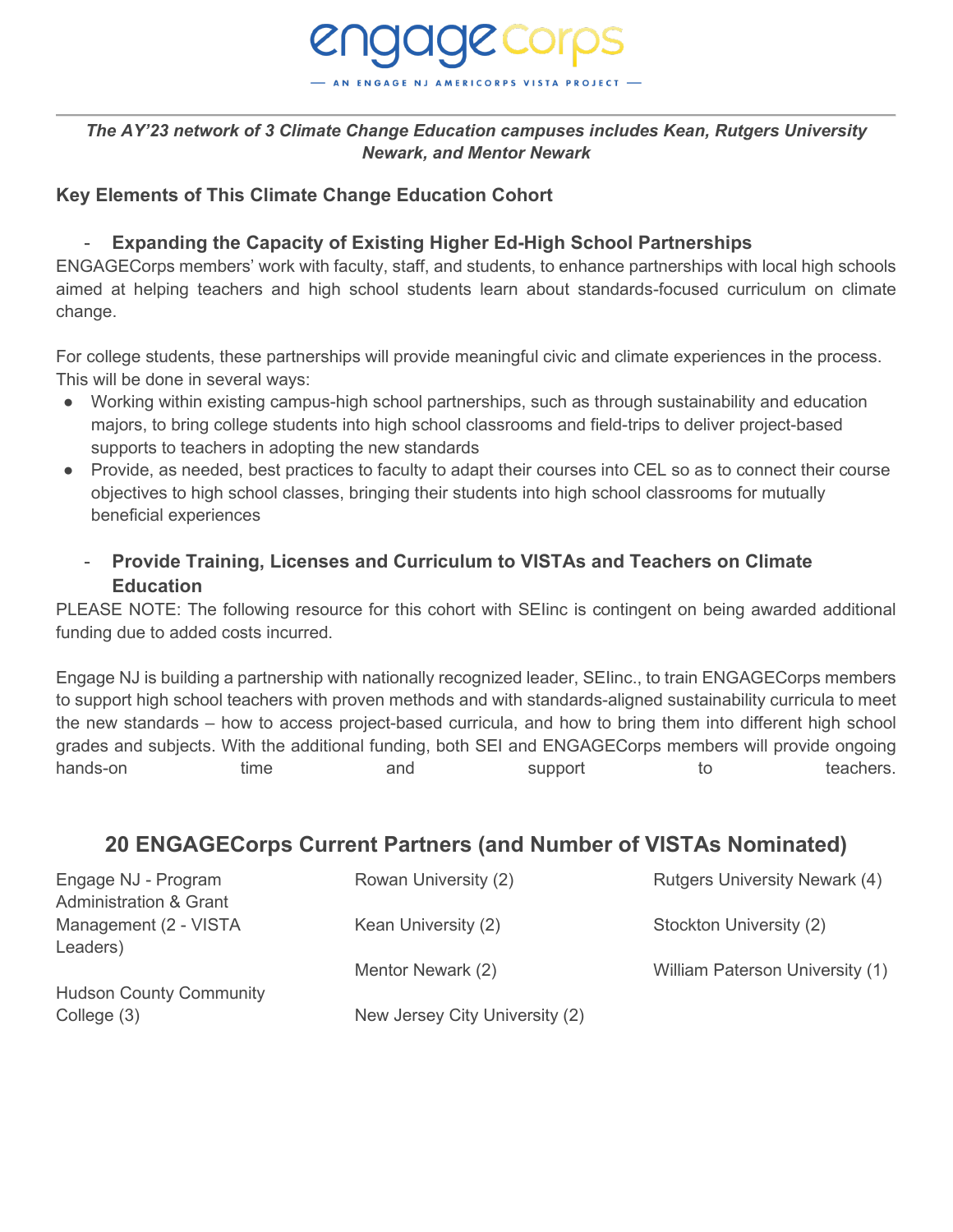

# **Timeline: Application, Onboarding, Reporting, & '23 Recruiting**

<span id="page-8-0"></span>

| May 12, 2022      | Applications submitted;<br>Recruitment Begins - Engage NJ and Partners Advertise Positions (pending<br>final approval of position descriptions by funder) |
|-------------------|-----------------------------------------------------------------------------------------------------------------------------------------------------------|
| May 17, 2022      | Detailed VADs completed - important step for interviewing and required by funder                                                                          |
| May & June        | Screening, interviewing, and selecting candidates;<br>Partner fee invoices released upon selection of candidate(s)                                        |
| July 1, 2022      | Deadline for sites to select candidates and candidates to accept positions                                                                                |
| <b>July TBD</b>   | Orientation for Supervisors of ENGAGECorps VISTAs;<br>Supervisors sign MoU                                                                                |
| August            | Sites prepare office and project timelines for VISTA                                                                                                      |
| <b>August TBA</b> | VISTA members attend virtual federal pre-service orientation (PSO) and<br>Engage NJ on site orientation (OSOT)                                            |
| August 29, 2022   | <b>Tentative Start Date at Partner Site</b>                                                                                                               |
| <b>Reporting</b>  | Quarterly, beginning December '22                                                                                                                         |
| <b>Training</b>   | Bi-monthly in person; plus on Linked In Learning (licensed with Engage NJ)                                                                                |
| 2023 Recruitment  | Beginning Feb. '23                                                                                                                                        |

### **VISTA Supervision and Program Compliance**

#### <span id="page-8-2"></span><span id="page-8-1"></span>**Sustainability**

AmeriCorps VISTA resources are usually provided based on a multi-year grant cycle. From year to year, the Corporation for National and Community Services expects that the objectives and activities of the VISTA will evolve. Applicants should have a sound concept of how the resources and progress furnished by the VISTA will be sustained by the organization. VISTAs are viewed as an extension of an organization's efforts to support and empower a community.

#### **Host Site**

The host site is the site that will host the VISTA for the duration of the service year. Each VISTA is guided by the workplace policies of their host sites — requesting leave, hours of operations, ADA compliance, etc.. Each host site is expected to provide a VISTA the necessary office space, equipment and access to all items needed for successful completion of the service term. Our hosts often collaborate with one another to see to the success of the project and to provide the best suitable service experience for the VISTA.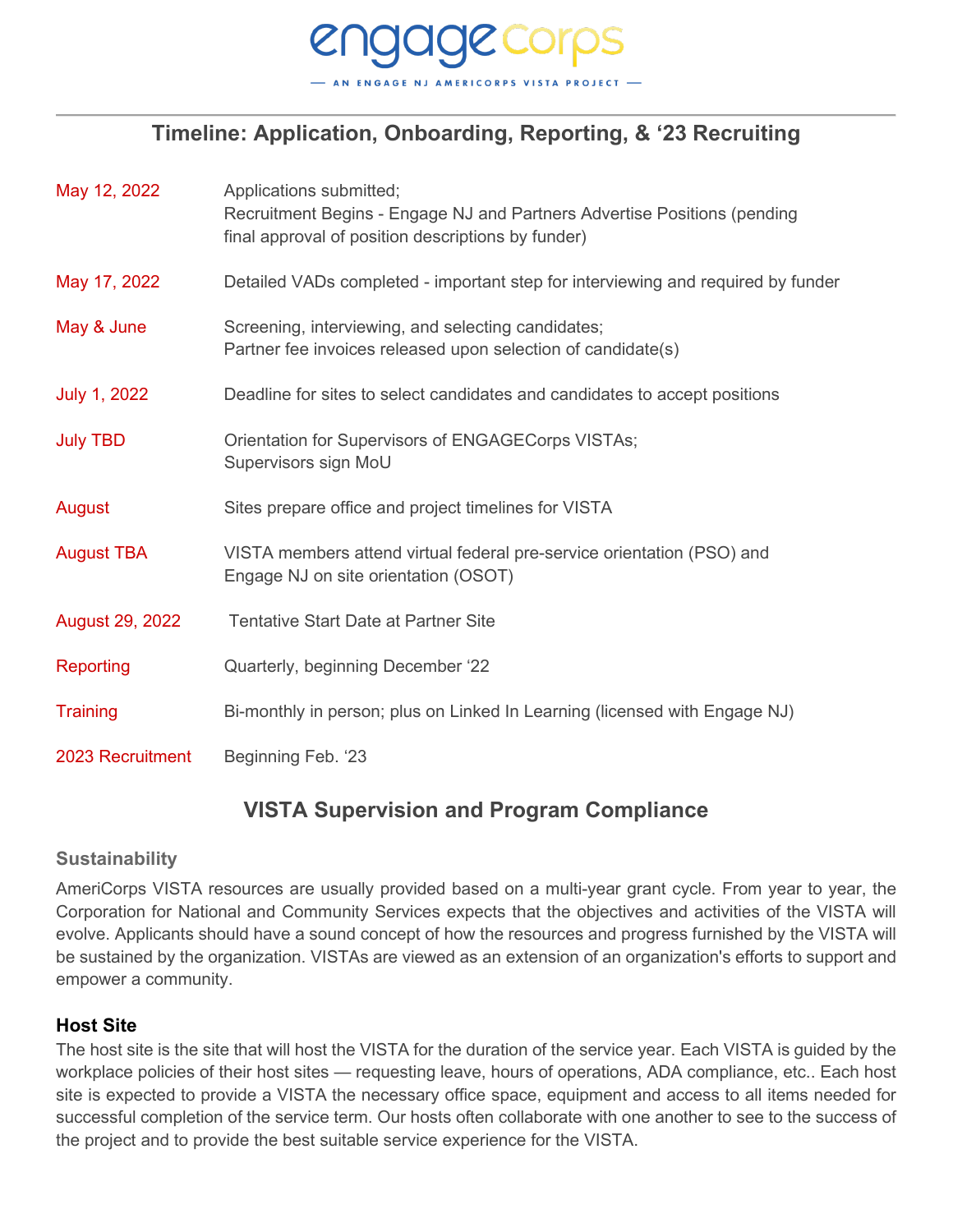#### <span id="page-9-0"></span>**Supervision**

Supervision ensures that every VISTA has the right conditions and requirements to perform their service, including a full understanding of the project's mission, goals, and vision, as well as a solid understanding of the community they are serving.

**JAGE CORPS** 

Depending on the capacity of the site, the site may have both a Site Supervisor and a Day to Day supervisor for the VISTA. All sites are required to have a site supervisor. Supervision of the VISTAs require dedication of time and resources aside from the supervision of the project itself. VISTA Site Supervisors are expected to meet with their VISTA on a routine, weekly basis in order to further the VISTA project. VISTA Supervision may require anywhere from 5-10 hours a week depending on the intensity of the program and the point of service. For example, within the first quarter of service during on-boarding and acclimation to the site, the site supervisor would need to dedicate a minimum of at least 10 hours a week to see to it that the VISTA has all the resources needed for the success of the project.

Site Supervisors must ensure that VISTAs have a host site, work space and access to all office materials needed for the service year. Day to Day supervisors may assist to ensure that the VISTA has all necessary resources available to them and also understand HR policies as it relates to the host site. All VISTA supervisors (site supervisors and day to day supervisors) are required to attend site supervisors training. VISTA supervisors are also expected to assist and provide training and enrichment opportunities for their VISTAs. Site Supervisors should be dedicated to the growth of the VISTAs by providing ample context and access to networks and maintaining open, candid, communication with us. Communication with Engage NJ will include email correspondence with reasonable turnaround times as well as bi-monthly conference calls with the supervisory cohort of the ENGAGECorps VISTA project.

#### **Day to Day Supervisor Responsibilities:**

- Monitors day to day activity of VISTA
- Assigns VAD related tasks
- Attends site supervisor training
- Monitors attendance/HR related policies
- Communicates with Engage NJ and VISTA member
- Meets with VISTA member on a routine, weekly basis
- May assist with completion of Monthly and Quarterly report

#### **Supervises the general VISTA project**

- Monitors VISTA performance
- Completes all data reports (monthly and quarterly reports on schedule
- Assigns tasks for successful completion of the VAD
- Attend site supervisors training
- Point of contact for Engage NJ and VISTA
- Meet with VISTA routine, weekly basis

#### <span id="page-9-1"></span>**VISTA Enrichment**

AmeriCorps VISTAs volunteer to live at the poverty level for a full year while serving full time. We aim to provide additional support and development opportunities outside of the VISTA members' routine activities. Applicants are encouraged to list any and all benefits they intend to provide a VISTA. These details further recruitment and retention.

#### <span id="page-9-2"></span>**Data Collection**

Our funder, the Corporation for National and Community Service (CNCS), requires us to submit quarterly reports on the performance of all of the ENGAGECorps VISTA projects as a condition of our grant. Data must be retained by each site to be collected by Engage NJ and submitted to CNCS. Sites may choose how they will retain their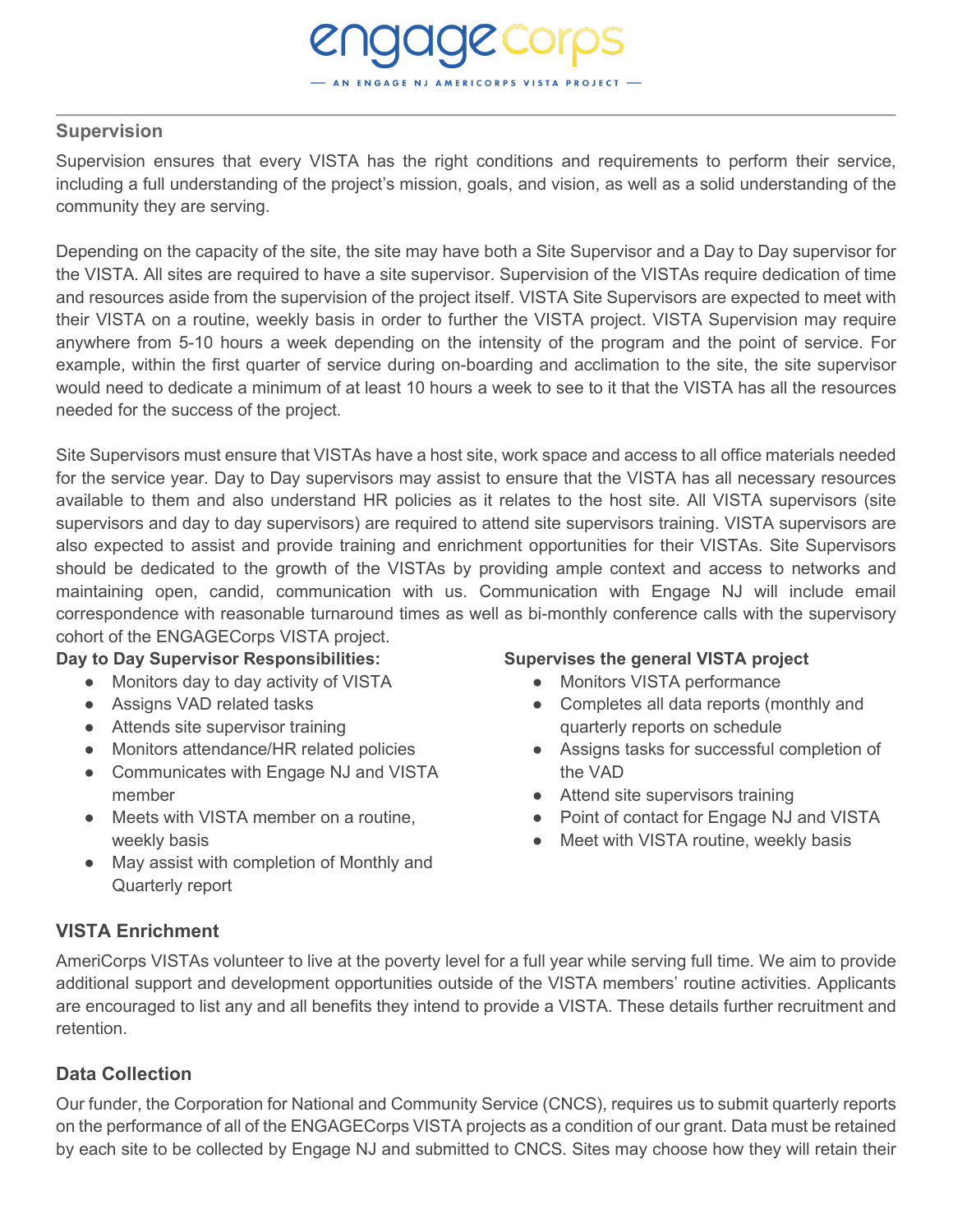data. However, quantitative data as it relates to the demographics of service, such as volunteer recruitment and resources leveraged by the VISTA member (in kind or cash donations) will be submitted to Engage NJ on a monthly basis through user-friendly technology. In addition, quarterly reports will be collected in our Qualtrics system to obtain qualitative data as it relates to CNCS performance measures and the overall progress of the VISTA project.

#### <span id="page-10-0"></span>**Our Partnership Policies on Recruitment and Retention**

Engage NJ aims to maintain a cohort that will function as one. We will work with each site to do our due diligence in retaining all of our VISTA members. Please note the following retention policies:

- Recruitment deadlines must be strictly adhered to. Sites that have not chosen a VISTA member to assign to their project by the July 1 deadline may have to reapply for a VISTA in the next service year
- VISTA members will not be permitted to serve on location at their host site until the Partner Site Fee has been paid in full
- If a member voluntarily ends their service or is terminated within the first 30 days from the first day or On Site Orientation and Training (OSOT) in August, we will look to replace the member immediately so they can remain on track with the cohort. Following the first 30 days, we will not be in a position to recruit a replacement VISTA
- In the case of the VISTA no longer serving at the site during the first six months of service whether due to resignation or termination - the \$9,000 partner fee is 50% refundable. Following six months of service, should the VISTA no longer serve at the site for any reason, the \$9,000 fee is nonrefundable
- We are implementing stringent guidelines for accountability of sites and site supervisors. Guidelines include:

- Interventions for non-compliance by sites, for example, sites requiring VISTA members to perform service outside of the VAD, and late submission of reporting data

- These will be reviewed in full during Supervisors orientation in July

#### **Additional Resource for VISTA Programs**

<span id="page-10-1"></span>[Key VISTA Facts](https://drive.google.com/file/d/1Qe1UFaYUNiIrmDG2DH5rMmDBaRKyzXZT/view?usp=sharing) [VISTA Benefits](https://americorps.gov/members-volunteers/vista/benefits) [VISTA & Covid 19](https://americorps.gov/coronavirus/americorps-vista-questions)